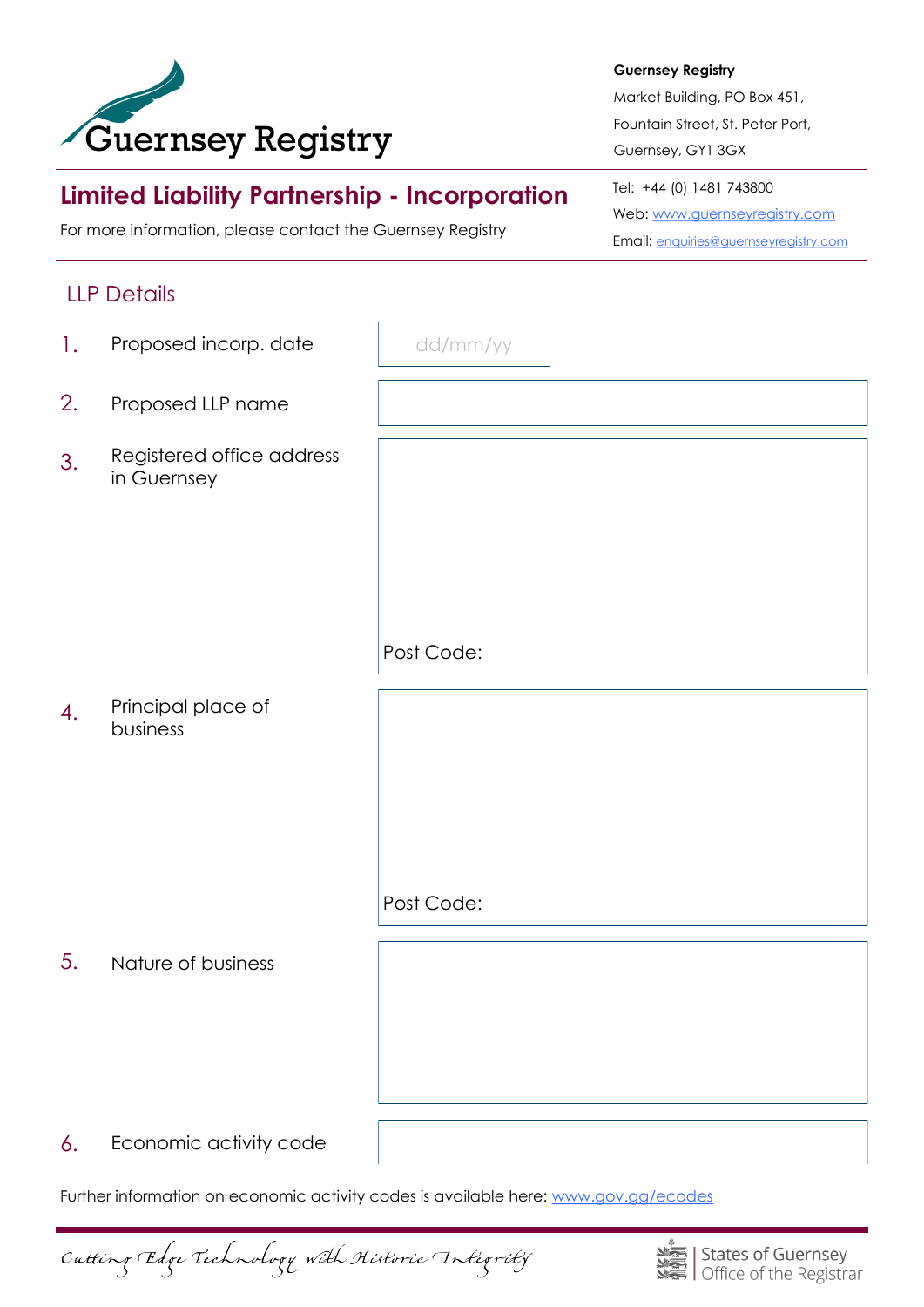#### 7. Member details

Please give details of all proposed members of the LLP. There must be at least two members. Members must be registered with the Registry before they can be added to a LLP.

| Member Name | Member Service Address | Person/Entity No. |
|-------------|------------------------|-------------------|
|             |                        |                   |
|             |                        |                   |
|             |                        |                   |
|             |                        |                   |
|             |                        |                   |
|             |                        |                   |
|             |                        |                   |
|             |                        |                   |
|             |                        |                   |
|             |                        |                   |
|             |                        |                   |
|             |                        |                   |
|             |                        |                   |
|             |                        |                   |
|             |                        |                   |
|             |                        |                   |
|             |                        |                   |
|             |                        |                   |
|             |                        |                   |
|             |                        |                   |
|             |                        |                   |
|             |                        |                   |
|             |                        |                   |
|             |                        |                   |

**Note:** If you cannot fit all members on the application form, please attach a list of all members (including the details requested above).

Cutting Edge Technology with Historic Integrity

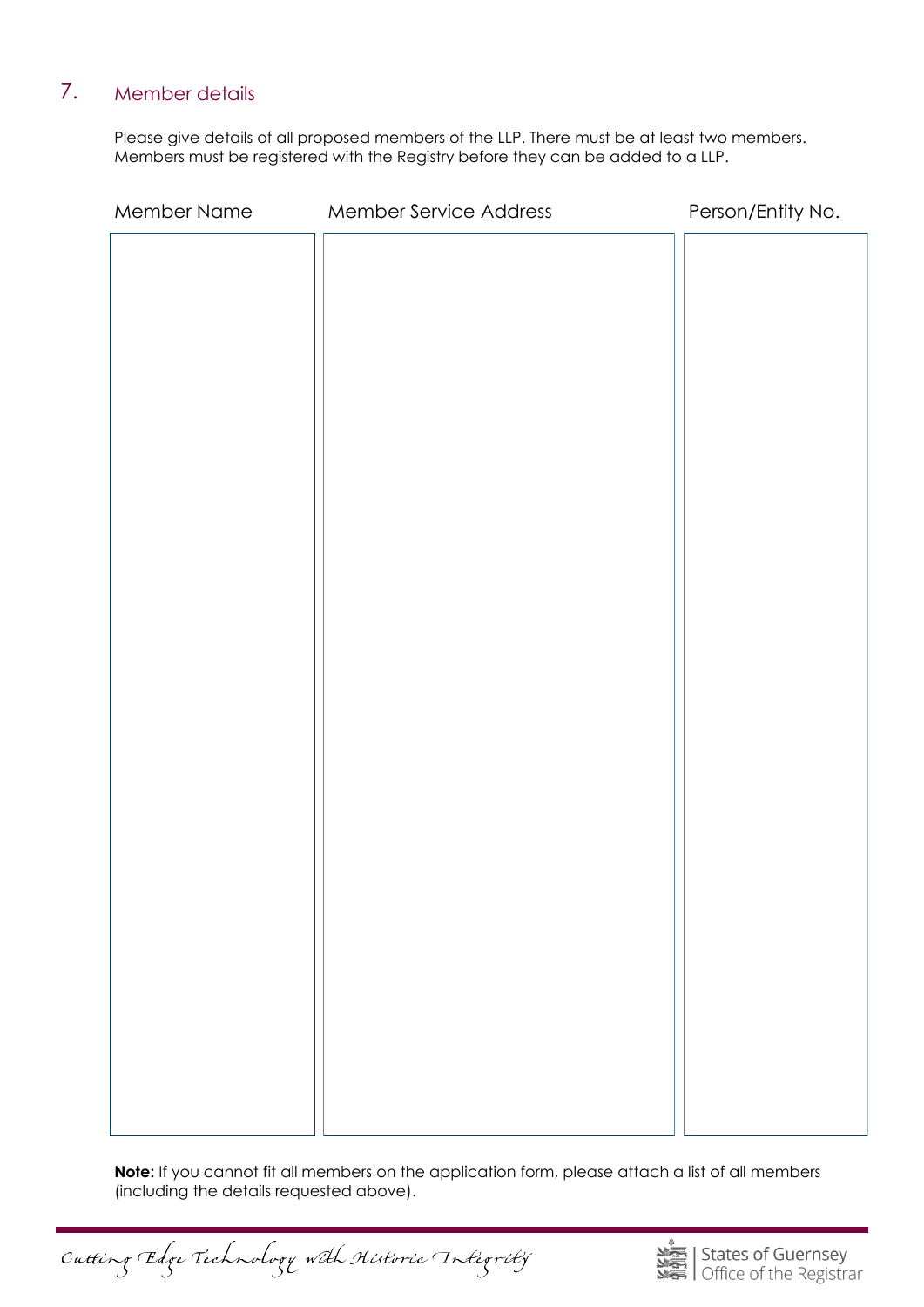### 8. Resident agent details

Please tick the correct box, or enter the details of the CSP or member to be appointed resident agent.

| Resident agent exempt            |                                   |  |                    |  |               |  |
|----------------------------------|-----------------------------------|--|--------------------|--|---------------|--|
| Appoint CSP as Resident Agent    |                                   |  | <b>CSP Number:</b> |  |               |  |
| <b>CSP Name</b>                  |                                   |  |                    |  |               |  |
| Appoint member as Resident Agent |                                   |  |                    |  |               |  |
| Member Name                      |                                   |  |                    |  | Person Number |  |
|                                  |                                   |  |                    |  |               |  |
|                                  | CSP/member resident agent address |  |                    |  |               |  |

**Note:** All Guernsey LLPs (unless exempt) must appoint a resident agent who is responsible for maintaining information on the beneficial owners of that LLP.

LLPs are exempt from the requirement to have a resident agent if it is a closed-ended investment scheme or an open-ended investment scheme, both within the meaning of the Protection of Investors (Bailiwick of Guernsey) Law, 1987.

#### 9. Presenter details

| Presenter name       |  |
|----------------------|--|
| CSP number           |  |
| Email address        |  |
| Telephone no.        |  |
| Your ref. (optional) |  |

Cutting Edge Technology with Historic Integrity